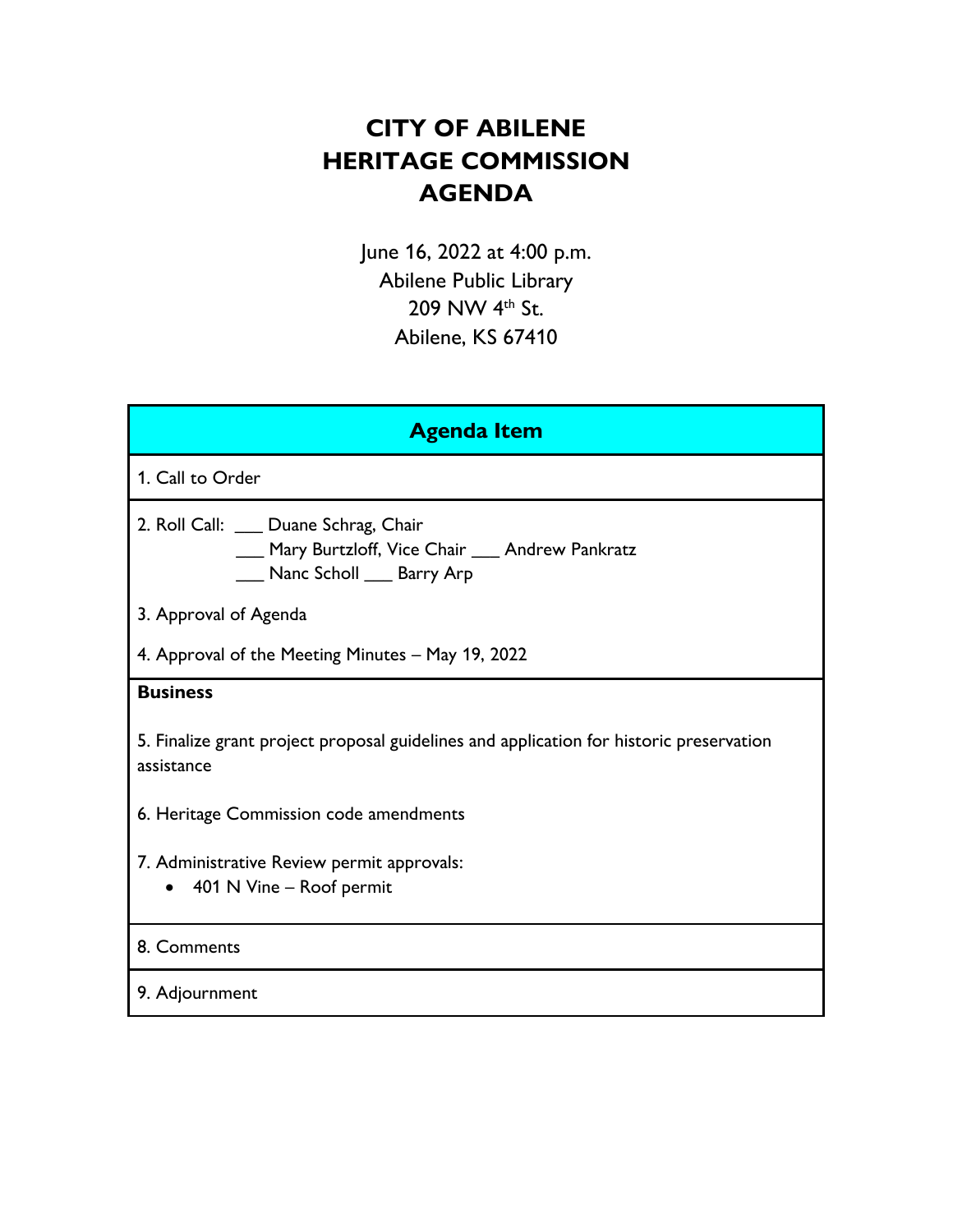## **CITY OF ABILENE HERITAGE COMMISSION MEETING MINUTES**

## **May 19, 2022 at 4:00 p.m. Abilene Public Library 209 NW 4th St. Abilene, KS 67410**

**Members Present:** Duane Schrag (Chair), Andrew Pankratz, Mary Burtzloff (Vice Chair), Barry Arp **Members Absent:** Nanc Scholl **Staff Present:** Community Development Director Kari Zook, Administrative Assistant Kelsey Briand

#### **Call to Order**

The meeting was called to order by Chair Schrag.

#### **Approval of Agenda**

Arp moved to approve the agenda, seconded by Burtzloff. Motion carried unanimously 4-0.

#### **Approval of the Meeting Minutes** – March 17, 2022

Burtzloff moved to approve the minutes, seconded by Arp. Motion carried unanimously 4-0.

#### **Business**

#### **Grant project proposal for historic preservation assistance updates**

Discussion was held regarding the guidelines and application process for the grant project. This discussion will continue until all documentation is finalized. It will then be sent to city staff for review prior to approval as a line item in the 2023 budget.

#### **Administrative Review permit approvals:**

317 N Spruce – Roof/ROW permit 400 N Poplar – Roof permit

#### **Comments**

There are currently two vacancies on the Heritage Commission. Applications have been sent to two potential citizens interested in serving on the board. Once completed applications are received, staff will forward to the City Commission for appointment.

### **Adjournment**

Burtzloff made a motion to adjourn, seconded by Arp. Motion carried unanimously 4-0.

Minutes Approved,

Attest: \_\_\_\_\_\_\_\_\_\_\_\_\_\_\_\_\_\_\_\_\_\_\_\_

Duane Schrag, Chair

Kari Zook Community Development Director

\_\_\_\_\_\_\_\_\_\_\_\_\_\_\_\_\_\_\_\_\_\_\_\_\_